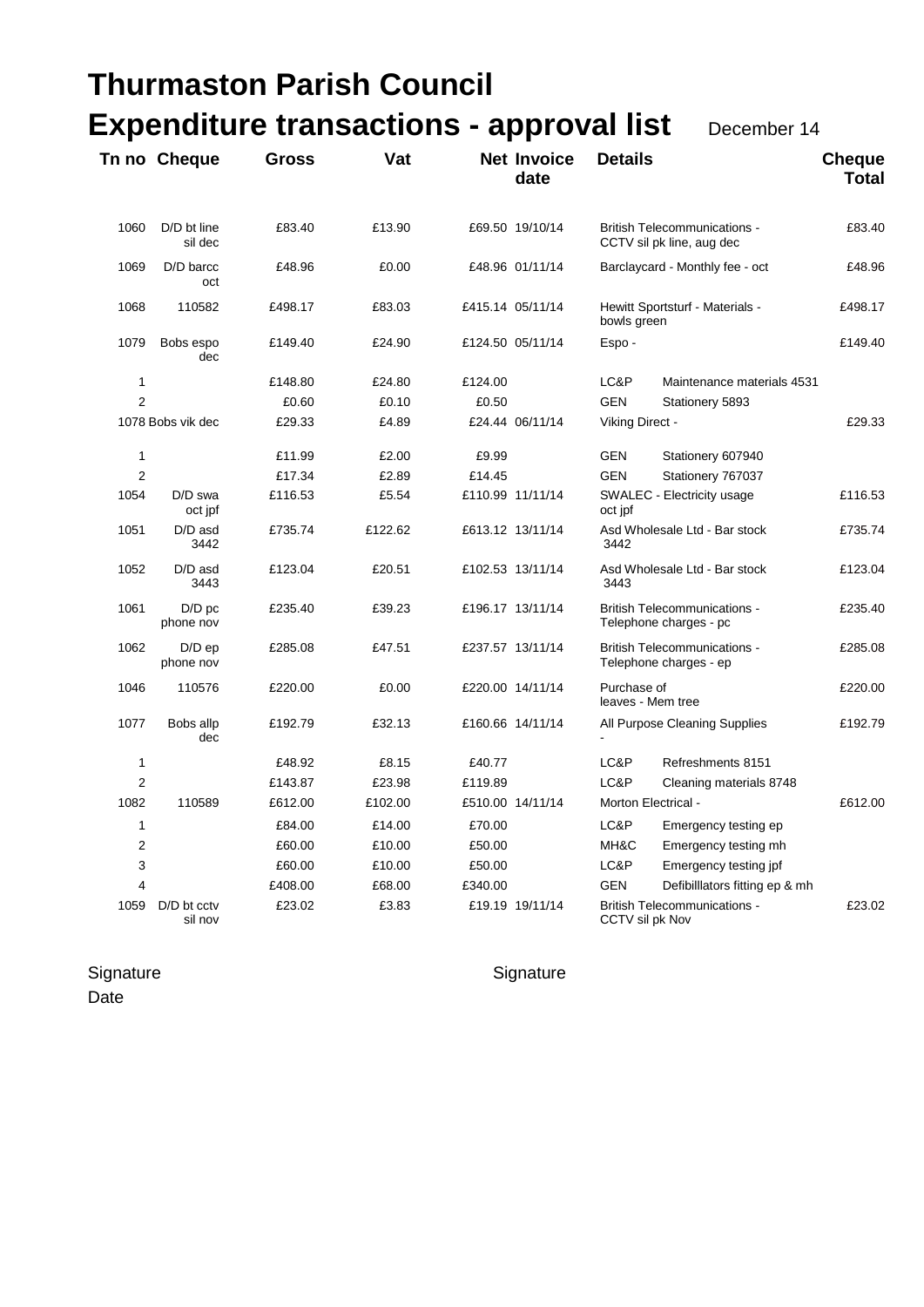|                         |                       | Thurmaston Parish Council                       |            |                |                        |                                                            |              |
|-------------------------|-----------------------|-------------------------------------------------|------------|----------------|------------------------|------------------------------------------------------------|--------------|
|                         |                       | <b>Expenditure transactions - approval list</b> |            |                |                        | December 14                                                |              |
| Tn no Cheque            |                       | <b>Gross Vat</b>                                | <b>Net</b> | <b>Invoice</b> | <b>Details</b><br>date | <b>Cheque</b>                                              | <b>Total</b> |
| 1063D/D barc nov        |                       | £14.23                                          | £0.00      |                | £14.23 19/11/14        | Barclaycard - Bank charges -<br>nov                        | £14.23       |
| 1074                    | 110585                | £70.00                                          | £0.00      |                | £70.00 19/11/14        | Lraplc - Training - 106                                    | £70.00       |
| 1076                    | Bobs rays<br>dec      | £181.06                                         | £29.56     |                | £151.50 19/11/14       | Rays Supplies -                                            | £181.06      |
| 1                       |                       | £92.38                                          | £14.78     | £77.60         |                        | LC&P<br>Bar stock 300707                                   |              |
| 2                       |                       | £88.68                                          | £14.78     | £73.90         |                        | LC&P<br><b>Bar stock 262607</b>                            |              |
| 1053                    | D/D asd<br>4084       | £486.60                                         | £81.10     |                | £405.50 20/11/14       | Asd Wholesale Ltd - Bar stock<br>4084                      | £486.60      |
| 1066                    | 110580                | £357.60                                         | £59.60     |                | £298.00 26/11/14       | George Walker Ltd - Cemetery<br>extension                  | £357.60      |
| 1067                    | 110581                | £485.67                                         | £80.94     |                | £404.73 26/11/14       | The Voltage Company Ltd -<br>Repairs - ourdoor lighting mh | £485.67      |
| 1075                    | 110586                | £56.04                                          | £9.34      |                | £46.70 26/11/14        | Buildbase - materials - new cem                            | £56.04       |
| 1056                    | D/D asd<br>4752       | £340.93                                         | £56.82     |                | £284.11 27/11/14       | Asd Wholesale Ltd - Bar stock<br>4752                      | £340.93      |
| 1057                    | 110577                | £470.00                                         | £0.00      |                | £470.00 27/11/14       | Society Of Local Council<br>Clerks - Membership            | £470.00      |
| 1058                    | 110578                | £60.00                                          | £0.00      |                | £60.00 27/11/14        | Rite Clean Ltd - Window<br>cleaning services - mh          | £60.00       |
| 1072                    | 110583                | £225.24                                         | £22.23     |                | £203.01 28/11/14       | Ask Millers Ltd -                                          | £225.24      |
| 1                       |                       | £91.88                                          | £0.00      | £91.88         |                        | LC&P<br>PPE - boots                                        |              |
| 2                       |                       | £133.36                                         | £22.23     | £111.13        |                        | LC&P<br>Maintenance supplies                               |              |
| 1081                    | 110588                | £180.00                                         | £30.00     |                | £150.00 28/11/14       | Antony Aspbury Associates -<br>Professional services - SUE | £180.00      |
| 1073                    | 110584                | £215.00                                         | £35.83     |                | £179.17 29/11/14       | Secure One Ltd -                                           | £215.00      |
| 1                       |                       | £180.00                                         | £30.00     | £150.00        |                        | LC&P<br>Alarm maintenance jpf                              |              |
| 2                       |                       | £35.00                                          | £5.83      | £29.17         |                        | LC&P<br>Maintenance charges                                |              |
| 1065                    | $D/D$ boc<br>dec      | £80.22                                          | £13.38     |                | £66.84 30/11/14        | BOC Ltd - Gas for bar                                      | £80.22       |
| 1088                    | D/D veo -<br>nov      | £429.82                                         | £71.64     |                | £358.18 30/11/14       | Veolia Environmental Services                              | £429.82      |
| 1                       |                       | £162.48                                         | £27.08     | £135.40        |                        | LC&P<br>Waste disposal ep                                  |              |
| $\overline{\mathbf{c}}$ |                       | £267.34                                         | £44.56     | £222.78        |                        | MH&C<br>Waste disposal cem                                 |              |
| 1047                    | $D/D$ cbc $ep$<br>dec | £353.00                                         | £0.00      |                | £353.00 01/12/14       | Charnwood Borough Council -<br>Non domestic rate - ep dec  | £353.00      |
| 1048                    | D/D cbc jpf<br>dec    | £414.00                                         | £0.00      |                | £414.00 01/12/14       | Charnwood Borough Council -<br>Non domestic rate - jpf dec | £414.00      |
| 1049                    | $D/D$ cbc<br>cem dec  | £98.00                                          | £0.00      |                | £98.00 01/12/14        | Charnwood Borough Council -<br>Non domestic rate - cem dec | £98.00       |

Signature Signature Signature

Date